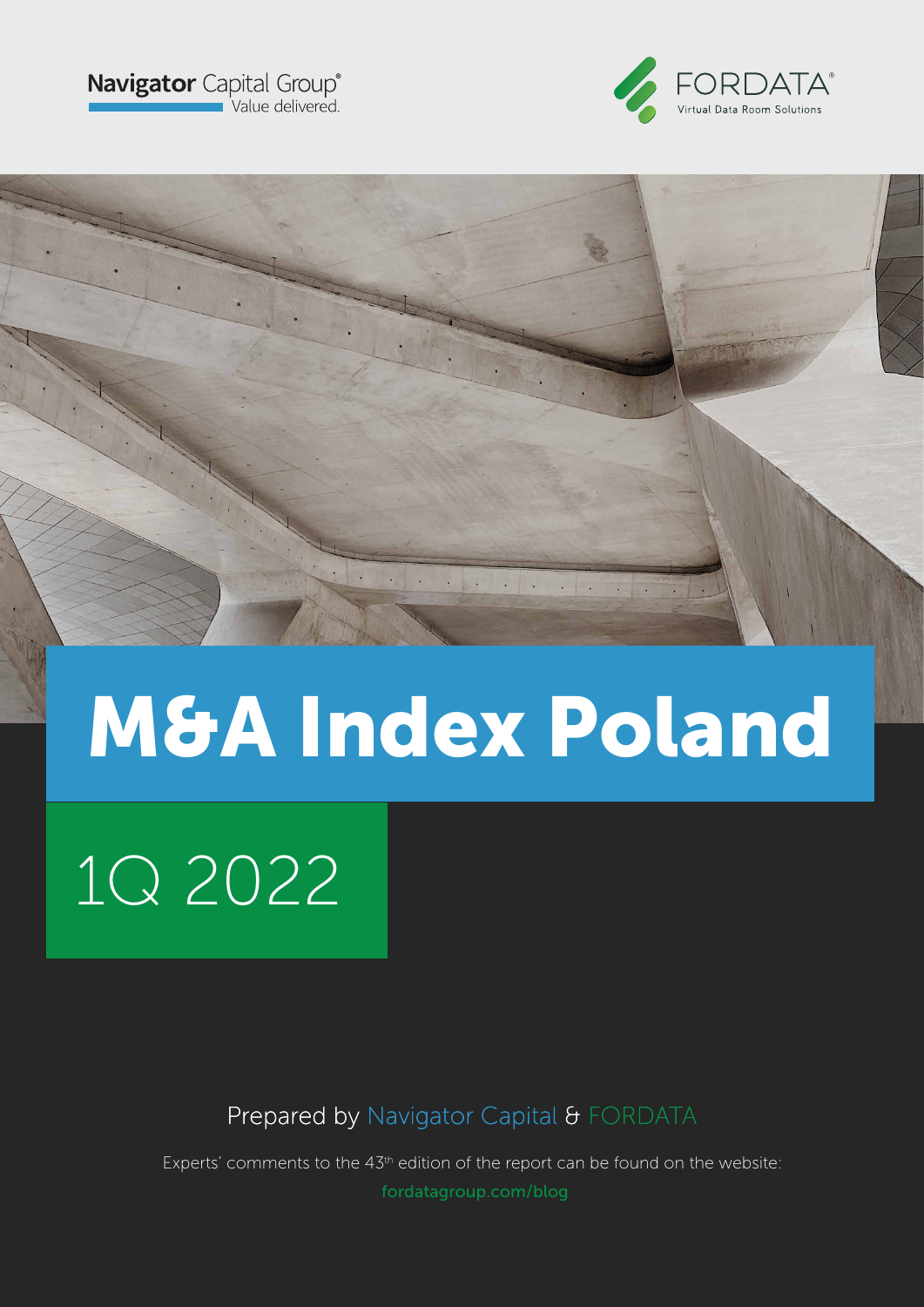Total number of transactions\*

86(1Q2021)

The largest transaction\*\*

# EUR 548 m

(Acquisition of 100% of shares of Lotos Paliwa by MOL)

\* based on public data \*\* among transactions with disclosed prices

### Introduction

In Q1 2022, we witnessed 86 transactions on the Polish M&A market. This is 10 more than in Q1 2021. The largest transaction was the acquisition of Lotos Paliwa by a Hungarian Group MOL.

# Selected transactions

| <b>Target</b>   | <b>Bidder</b> | <b>Seller</b>    | <b>Value [EUR]</b>   |
|-----------------|---------------|------------------|----------------------|
| <b>Marmorin</b> | <b>SCHOCK</b> | Private Investor | <b>Not disclosed</b> |

(5 January) Marmorin, a family-owned company producing high-end dolomite marble fittings, has been acquired by SCHOCK, a German player in the same industry. As SCHOCK's management said, the transaction would not have been possible had it not become a portfolio company of the private equity fund Triton in 2021, as the fund provided favorable conditions for growth through acquisitions. With the investment in Marmorin, SCHOCK has not only gained access to a qualified workforce of approximately 200 people and a production capacity - product synergies are also possible, as Marmorin's product range consists mainly of marble ranges, while for SCHOCK the predominant material used in the production process is carbon fiber. In addition, the acquisition is expected to facilitate SCHOCK's growth in the demanding US market.

| <b>Target</b> | <b>Bidder</b>                             | <b>Seller</b>                  | <b>Value [EUR]</b> |
|---------------|-------------------------------------------|--------------------------------|--------------------|
| <b>Emitel</b> | <b>Cordiant Digital</b><br>Infrastracture | <b>Alinda Capital Partners</b> | 415m               |

(5 January) Emitel, a company with a portfolio of around 500 mobile network masts and TV signal transmitters, has become an acquisition target from Cordiant Digital Infrastructure, a private equity fund with assets under management of around USD 3 billion. Once the regulatory requirements are met and approval is obtained from the Office of Competition and Consumer Protection (UOKiK), this will be another financial investor taking over Emitel. After being sold by Telekomunikacja Polska over a decade ago, it was owned by Montagu Private Equity, which sold its stake to Alinda Capital Partners in 2014. The deal is extremely interesting because two years ago, on a wave of interest in the WSE (GPW) among both financial and individual investors triggered by record low interest rates, an initial public offering of the company's shares was under serious consideration. Cordiant Digital Infrastructure said that a significant role in the decision-making process was played by the fact that Emitel is the market leader in Poland, with infrastructure across the country. Growth prospects in the areas of telecommunications infrastructure construction as well as smart city and data centres are considered incredibly attractive.

# About the report:

The M&A Index Poland report is a position that has become a permanent fixture in the calendar of the industry summaries in Poland. The reports are prepared quarterly by a consulting firm Navigator Capital and FORDATA, a leader in the field of IT solutions which support M&A transactions.

These reports are created to monitor the dynamics of Polish M&A market and to demonstrate the most interesting transactions. We also monitor the frequency of use of the Virtual Data Room during M&A processes in Poland.

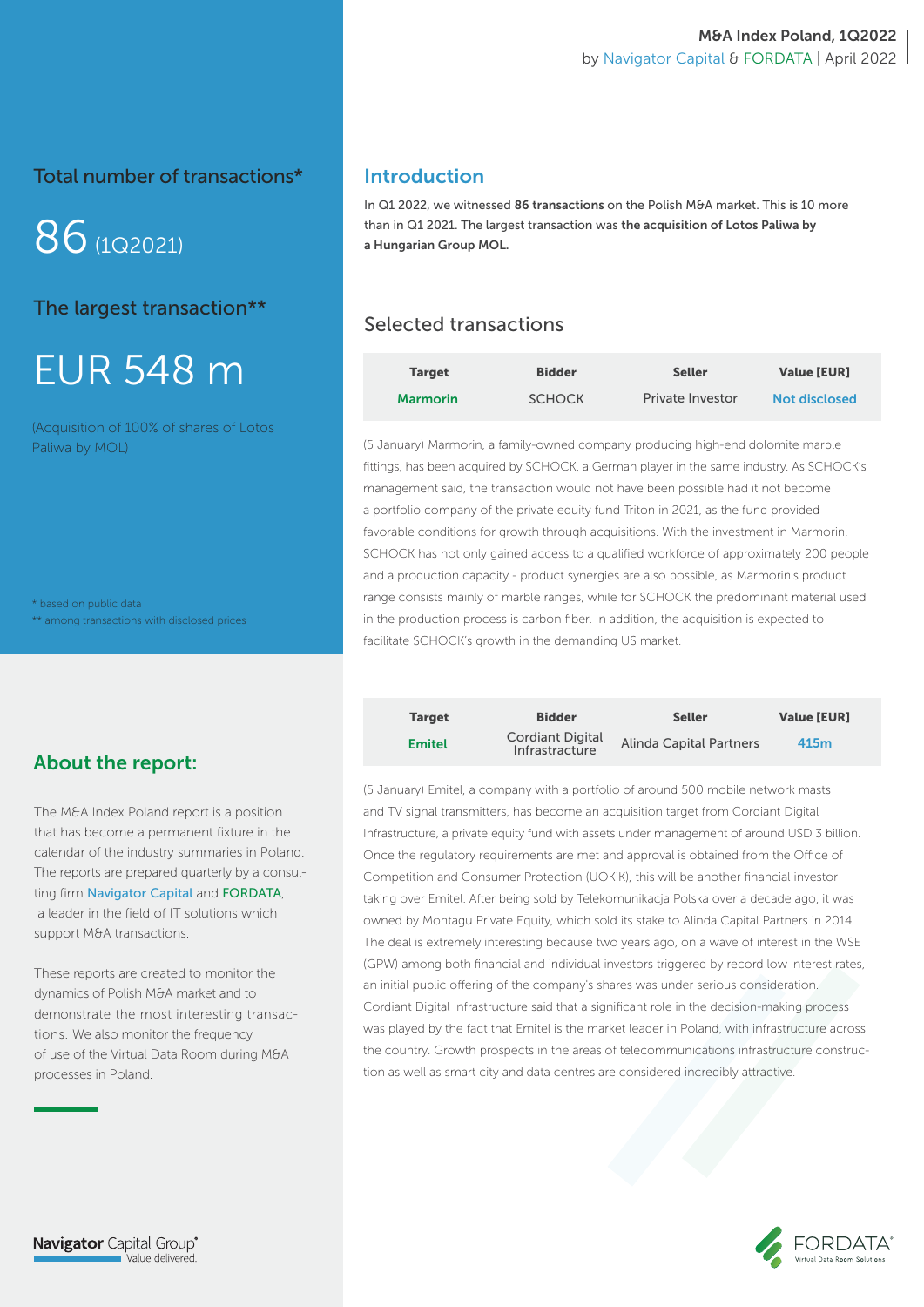#### M&A Index Poland, 1Q2022 by Navigator Capital & FORDATA | April 2022

# By sector

Transactions with the participation of Polish companies grouped by sectors (by number of transactions)

#### TARGET (%)



BIDDER (%)



#### SELLER (%)



| <b>Target</b> | <b>Bidder</b>                                   | <b>Seller</b> | <b>Value [EUR]</b>   |
|---------------|-------------------------------------------------|---------------|----------------------|
| Lotos         | MOL, Saudi Aramco,<br>Unimot, Rossi Biofuel Zrt | Lotos Group   | <b>Not disclosed</b> |

(12 January) In connection with the planned merger of Lotos and PKN Orlen, in order to avoid excessive market concentration, it became necessary to sell some of the assets controlled by Lotos to external entities. For this purpose, as many as 5 transactions were carried out in which Lotos Paliwa, Lotos Asfalt (30%), Lotos Terminale, Lotos Air BP Polska (50%) and Lotos Biopaliwa were sold. The buyers were MOL, Saudi Aramco, Unimot and Rossi Biofuel. Under the transaction, MOL became the owner of 417 Lotos stations and Unimot took over the fuel depots. At the same time, PKN Orlen signed a commitment to buy 185 MOL stations in Slovakia and Hungary. An additional element of the deal with Saudi Aramco was an agreement on oil supplies from Saudi Arabia. Up to 45% of oil will be imported by Orlen from this location.

| <b>Target</b>                               | <b>Bidder</b>  | <b>Seller</b>    | <b>Value [EUR]</b>   |
|---------------------------------------------|----------------|------------------|----------------------|
| <b>DPC. Dentaurus.</b><br><b>Medicadent</b> | Innova Capital | Private Investor | <b>Not disclosed</b> |

(1 February) The Polish private equity fund Innova Capital, which has almost 30 years of experience, has announced that it has made three investments this quarter. Shares in three dental clinic chains were purchased - the Lithuanian DPC, as well as the Poland based Dentaurus and Medicadent. The transactions are related to Innova Capital's observation of a significant fragmentation of the dental services market in Central and Eastern Europe, where large chains with several dozen clinics are not present. The fund, which as a result of the transaction already has 19 clinics (12 in Lithuania, 6 in Poland and 1 in the UK), aims to make further transactions within the industry in the coming quarters in order to concentrate the sector.

| <b>Target</b> | <b>Bidder</b>      | <b>Seller</b>           | <b>Value [EUR]</b> |
|---------------|--------------------|-------------------------|--------------------|
| eSKY          | <b>MCI Capital</b> | <b>Private Investor</b> | 34 <sub>m</sub>    |

(2 February) Private equity fund MCI Capital announced its investment in eSKY. The transaction, pursuant to which MCI Capital holds 55% stake in eSKY, is worth ca PLN 158m and comprises the purchase of shares from the current owners for PLN 137.7m and the acquisition of a new issue for up to PLN 20m. eSKY is an airline ticket booking platform established in Poland, which is considered to be the market leader in the CEE region. Recently, it has also expanded abroad, so eSKY services are currently available in 60 countries around the world, both in Europe, Asia and Africa. This is yet another investment of MCI in the travel industry - currently Travelata is in its investment portfolio. The transaction was conducted with the use of FORDATA Virtual Data Room.

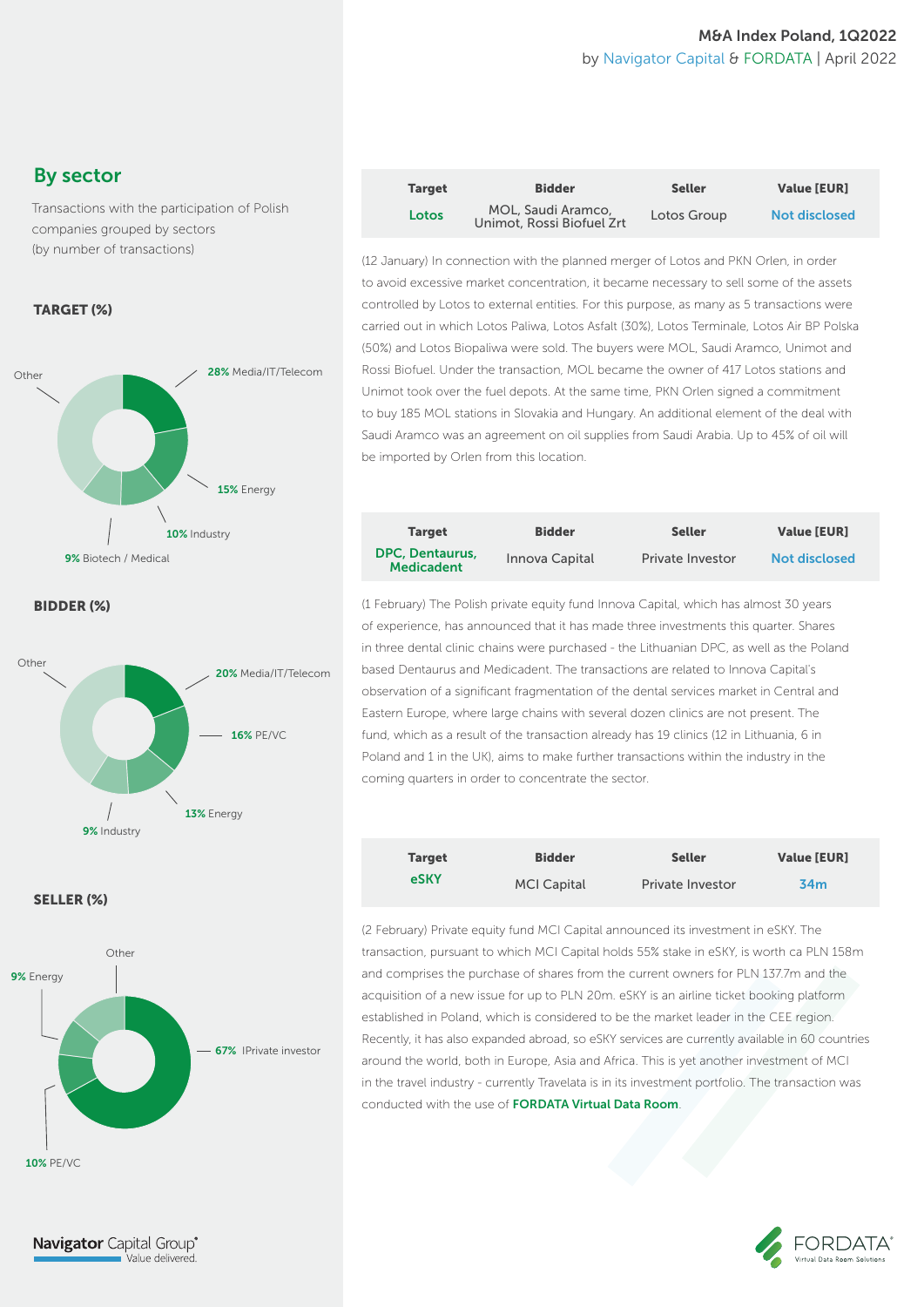#### M&A Index Poland, 1Q2022 by Navigator Capital & FORDATA | April 2022

| <b>Target</b> | <b>Bidder</b>   | <b>Seller</b>     | <b>Value [EUR]</b>   |
|---------------|-----------------|-------------------|----------------------|
| <b>Maced</b>  | Assisi Pet Care | Resource Partners | <b>Not disclosed</b> |

(14 February) Assisi Pet Care, a UK joint venture founded in 2020, has made its first overseas investment, following the acquisitions of Hollings Ltd. and Town and Country Petfoods in its local market. Maced, a family-owned dog food manufacturer based in Poznan and with plants in Polanow and Gardna, became an investment target. As a result of the transaction, the Assisi Group has increased the number of its plants to five, while also improving its presence in key markets, as over the years Maced has gained a good reputation not only in Poland, but also in Germany and the United States. Maced's CEO will remain in place to support the integration of the company into the Assisi Group.



(26 February) Software Mind, an IT company owned by the private equity fund Enterprise Investors and the WSE-listed company Ailleron, is consistently pursuing its growth strategy through acquisitions. The first quarter of this year saw five transactions made by the company. The great diversity in terms of location is worth noting - Software Mind acquired entities located in Romania, the United States, Argentina and Poland, as well as finalised the acquisition in Moldova, which was announced in 2021. In the case of Virtual M and The Big Three 912, the acquisition involved a 70% stake, while the IoT and cloud service provider's Cloudworks 59.01% stake was acquired.

| <b>Target</b> | <b>Bidder</b> | <b>Seller</b>           | <b>Value [EUR]</b>   |
|---------------|---------------|-------------------------|----------------------|
| Growag        | Recaro        | <b>Private Investor</b> | <b>Not disclosed</b> |

(2 March) Growag, a Polish manufacturer of railway car accessories, including seats, has become the investment target of Recaro, a German manufacturer of airplane and gaming seats. The cooperation is aimed at expanding the know-how and creating a base for innovation for the buyer, as well as the growth and global expansion of Growag, which will remain an independent brand within the buyer's group. Growag specializes in the production of durable and light seats, popular especially on the Eastern European market. The company joined the group whose consolidated sales in 2020 amounted to over EUR 300 million. The transaction was carried out using the FORDATA Virtual Data Room system.

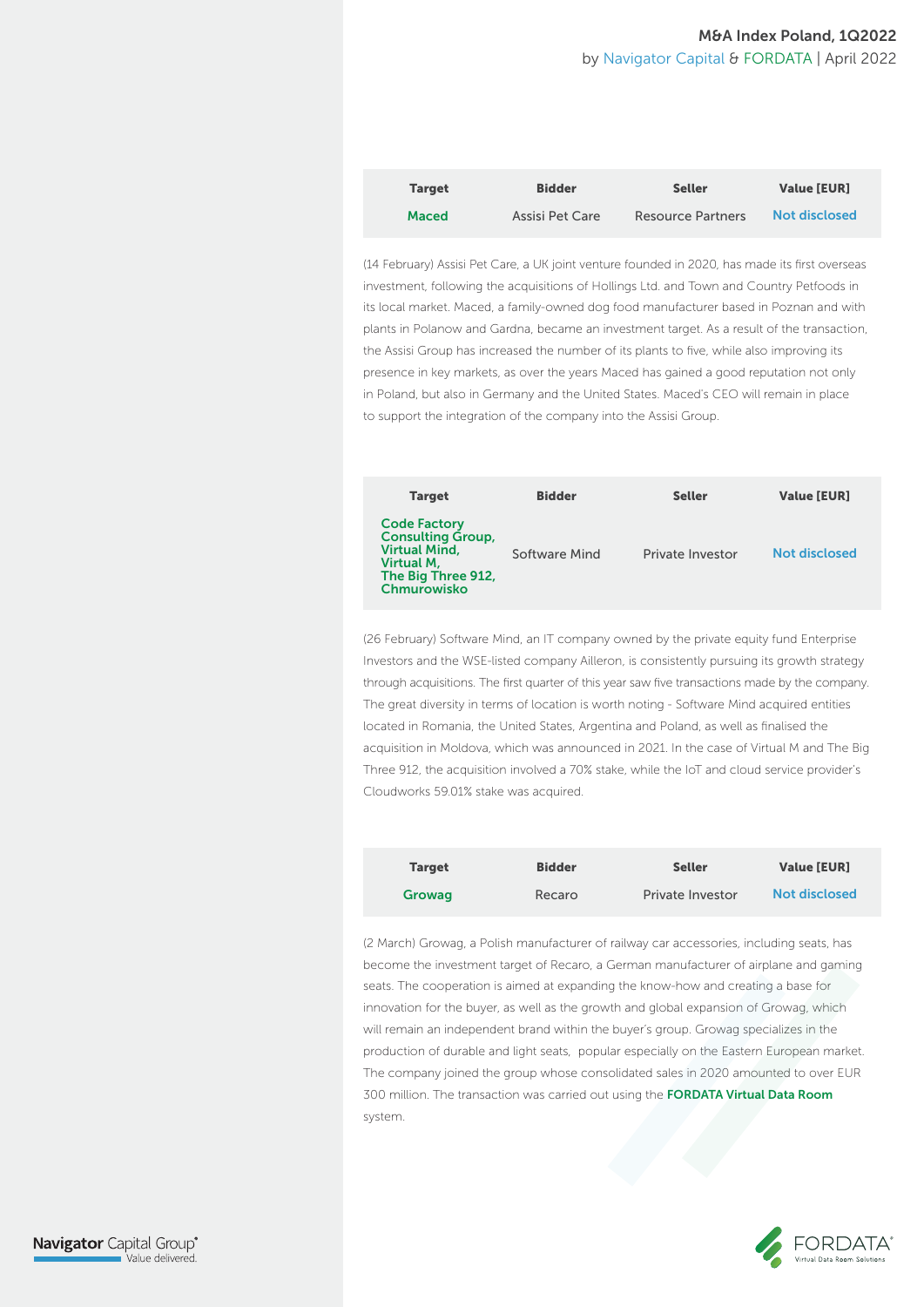#### M&A Index Poland, 1Q2022 by Navigator Capital & FORDATA | April 2022

| <b>Target</b>      | <b>Bidder</b>   | <b>Seller</b>    | <b>Value [EUR]</b> |
|--------------------|-----------------|------------------|--------------------|
| <b>Stella Pack</b> | <b>Sarantis</b> | Private Investor | Not disclosed      |

(March 3) Known on the European market, Stella Pack, a Polish manufacturer of household goods based on its own environmental patents, incl. garbage bags made of regranulate, joined the Sarantis Group based in Athens, the owner of, among others Sarantis Polska. The acquisition, covering 100% of the share capital, will allow the group to strengthen its position in the Eastern European market and to use ecological solutions and the experience of Stella Pack there. The transaction was carried out using the FORDATA Virtual Data Room system.

| <b>Target</b>       | <b>Bidder</b> | <b>Seller</b>           | <b>Value [EUR]</b>   |
|---------------------|---------------|-------------------------|----------------------|
| <b>Alfa Brokers</b> | Renomia       | <b>Private Investor</b> | <b>Not disclosed</b> |

(11 March) Alfa Brokers, an insurance broker based in Torun, has been acquired by Czech Renomia - a subsidiary of Gallagher, in which Gallagher holds a 30% stake. Alfa Brokers is a medium-sized insurance broker, historically ranked between the second and third dozens of largest entities in the sector in Poland in terms of scale of operations. It has 31 years of experience in the industry, providing risk assessment advice and tailor-made insurance solutions for numerous companies listed on the Warsaw Stock Exchange. The acquisition is in line with the strategy of Galagher, one of the world's largest insurance brokers listed on the NYSE. By acquiring a stake in Renomia, it aimed to create a platform for dynamic growth in Central and Eastern European countries. By acquiring Alfa Brokers, the Renomia and Gallagher brands will significantly strengthen their presence in Poland.

| <b>Target</b>  | <b>Bidder</b>  | <b>Seller</b>    | <b>Value [EUR]</b>   |
|----------------|----------------|------------------|----------------------|
| <b>Rockfin</b> | Jet Investment | Tar Heel Capital | <b>Not disclosed</b> |

(17 March) Jet Investment, a Czech private equity fund, has acquired through the Jet2 fund Rockfin, previously owned by another financial investor, Tar Heel Capital. Rockfin is a manufacturer of components used primarily in nuclear and gas power plants, as well as in hydrogen power. The entity is extremely diversified, generating only 20% of its revenues in Poland. Due to the increasing environmental awareness of society and significant infrastructural investments aimed at reducing the carbon intensity of the economy, the company's financial results during the period when it was part of Tar Heel Capital's portfolio increased significantly, by approximately 3.5 times.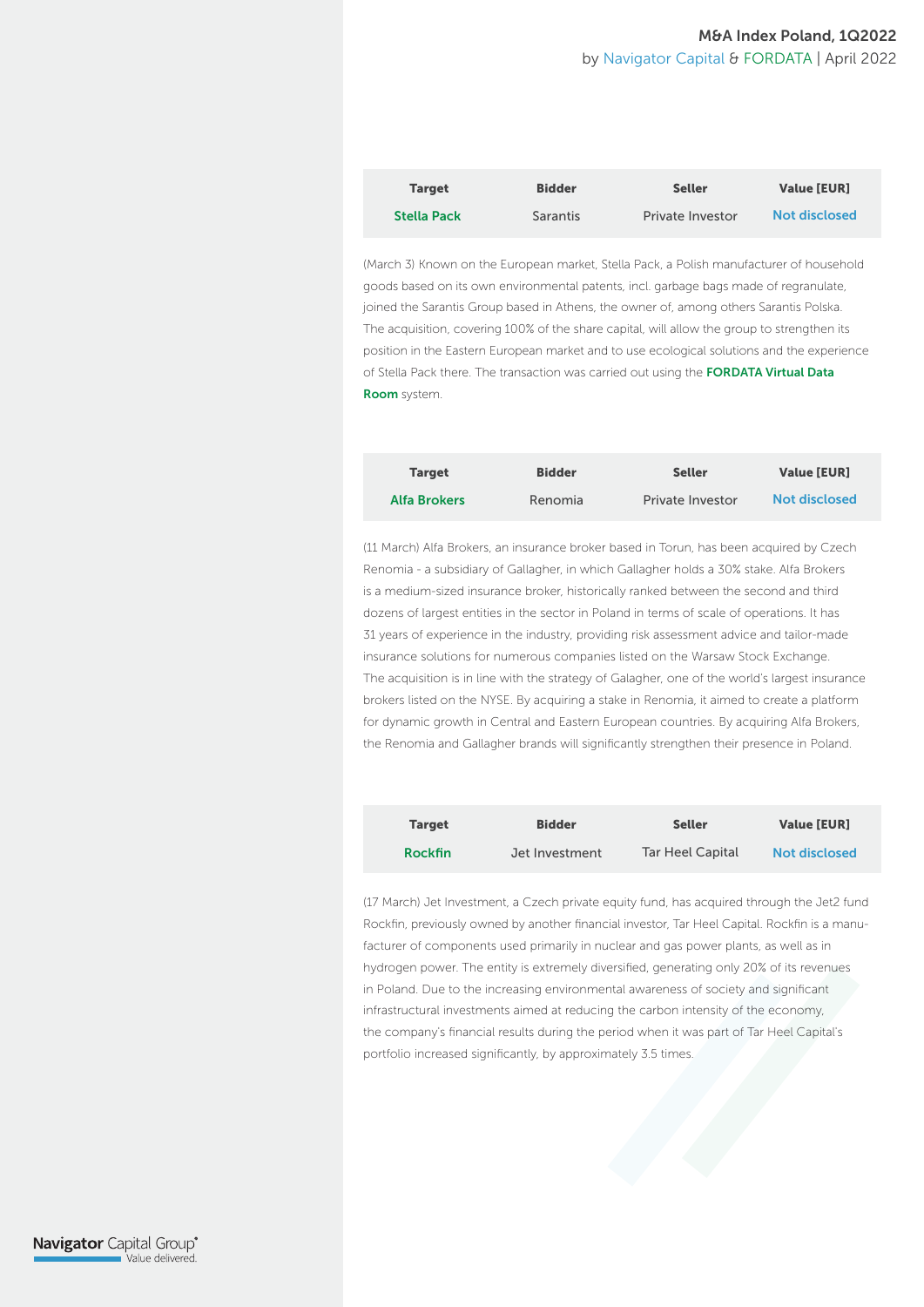# Navigator Capital

- Navigator Capital along with Dom Maklerski Navigator (Navigator Brokerage House) is the leading independent financial adviser, specializing in mergers and acquisitions and public and private issues of stocks and bonds.
- **During 15 years of its market presence, Navigator** Capital Group conducted over 100 transactions, of over 15 billion PLN total value.
- Through cooperation with international network of advisory firms associated in the Pandion Partners, Navigator Capital effectively handles international transactions.

# FORDATA

- **•** FORDATA is a pioneer on the Polish capital market. Based on Virtual Data Room technology, we support our clients in managing documents and communication during complex transactional processes.
- We support the largest M&A, IPO transactions, private equity investments, restructurings, projects associated with obtaining financing and privatizations in Poland and other countries of Central and Eastern Europe.
- **•** FORDATA systems increased safety and efficiency of hundreds of different types of transactions with a total value of over PLN 35 billion
- **•** FORDATA services are used by the industry leaders in Poland and abroad, including largest advisory companies, banks, legal advisors or Private Equity/Venture Capital funds, ie. Enterprise Investors, Enea SA, Home.pl, Grupa LOTOS, Grant Thornton, NFI Empik, ZELMER, Bank DNB, BOŚ Bank, Polimex Mostostal, Budimex, DM PKO Banku Polskiego, Deloitte Advisory, EY, KPMG Advisory, JSW, HAITONG and many others.



#### Business Partners





#### Authorised Adviser



**YO CATALYST** 

# **Contact**

Artur Wilk, Manager e: artur.wilk@navigatorcapital.pl t: +48 881 700 119

#### Navigator Capital S.A.

ul. Twarda 18, 00-105 Warsaw, Poland t: +48 22 630 83 33 f: +48 22 630 83 30 e: biuro@navigatorcapital.pl navigatorcapital.pl/en

Marcin Rajewicz Account Manager e: marcin.rajewicz@fordata.pl t: +48 533 354 054

FORDATA sp. z o.o. Taczaka 24, 61-819 Poznań, Poland t: +48 533 354 054 e: office@fordatagroup.com fordatagroup.com

**Navigator** Capital Group<sup>®</sup> Value delivered.

#### M&A Index Poland, 1Q2022 by Navigator Capital & FORDATA | April 2022

| <b>Target</b> | <b>Bidder</b> | <b>Seller</b>  | <b>Value [EUR]</b> |
|---------------|---------------|----------------|--------------------|
| <b>Trimo</b>  | Recticel      | Innova Capital | 164.3 m            |

(22 March) Trimo, a Slovenian company that used to specialise in insulation, has become a takeover target from Recticel, a listed Belgian entity in the same industry. The transaction value of more than €164m is set at 9.5x normalised EBITDA for 2021. Trimo has 60 years of experience in the industry, offering insulation and, following Innova Capital's investment in 2016, prefabricated modular wall systems to reduce construction time, which have become a core product range in the company's portfolio. With the investment, Recticel gained access to plants in Trebnje in Slovenia and Simanovci in Serbia, employing 480 specialists, expanded its product portfolio and increased its presence in the attractive CEE market. The acquisition is also expected to increase the margins generated by the group.

| <b>Target</b>          | <b>Bidder</b> | <b>Seller</b>    | <b>Value [EUR]</b>   |
|------------------------|---------------|------------------|----------------------|
| <b>Bellevue Polska</b> | Medicover     | Private Investor | <b>Not disclosed</b> |

(18 March) As in previous periods, the Swedish Medicover group was very active in the M&A market. In February, it acquired 12 further fitness clubs, continuing the consolidation of the sector, while a particularly noteworthy transaction was the purchase of Bellevue Polska, a company which operates 20 Lynx Optique franchise boutiques in Poland. As a result of the acquisition of the premium optician, Medicover Optyk's outlet base will increase by as much as 167%, guaranteeing customers an increase in the availability of medical services in an area considered to be of the most important as, according to Medicover, patient access to opticians during the Covid-19 pandemic was significantly reduced in Poland.

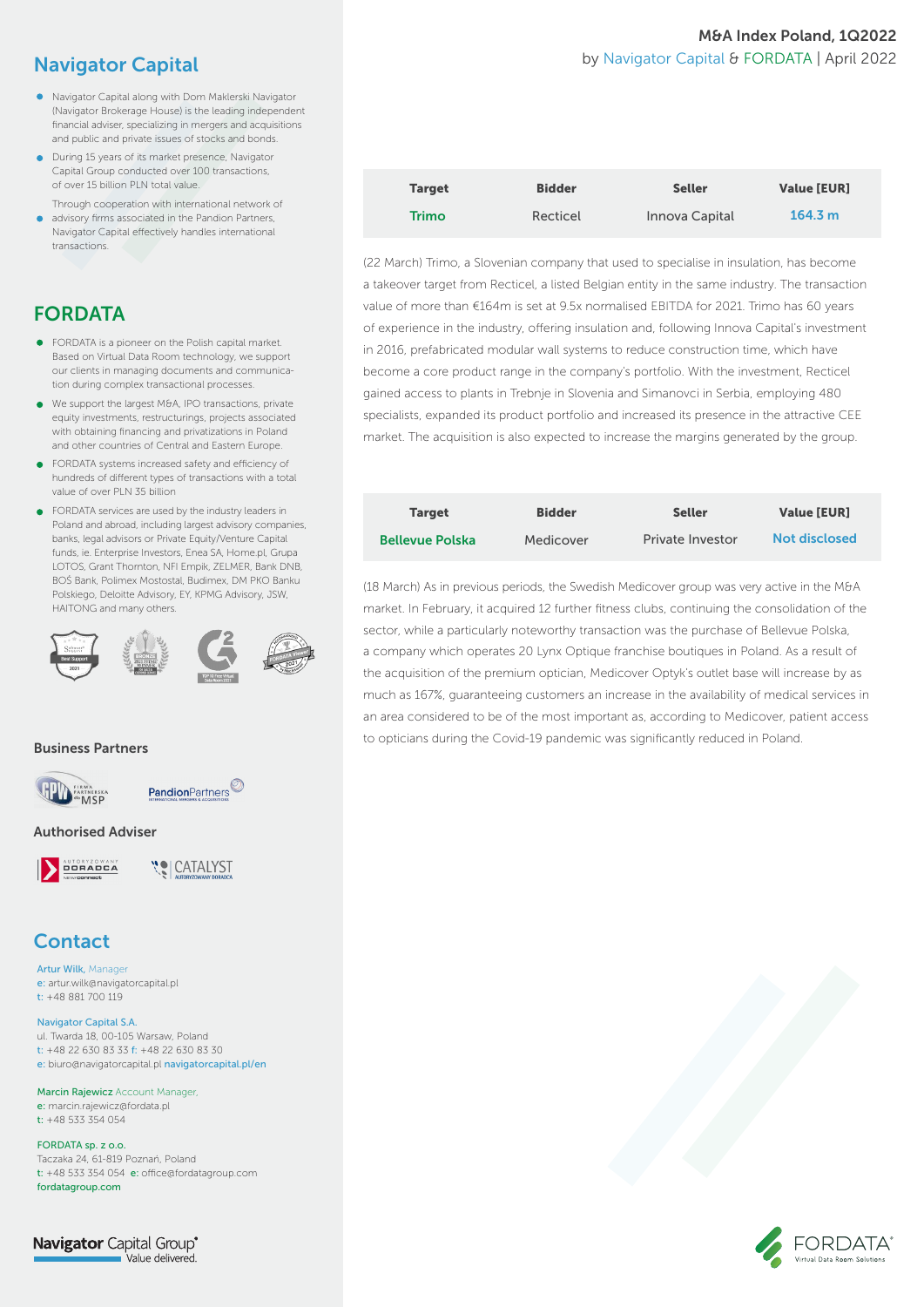

#### Marcin Rajewicz

Account Manager at FORDATA Real Estate expert

# Experts' comments

From 2019 on, the number of transactions listed in the first quarters on the Polish M&A market has only grown. In 2022, we already saw an almost two-fold increase in volume compared to Q1 2019 (86 compared to 46). This is a good prognostic for the entire year, also due to the traditionally higher number of acquisitions at the end of the year than in the first quarter. However, the high result in 2022 may include not only the leading industries (such as the still dominant TMT sector) but, to some extent, also distressed companies. At the moment, it is difficult to estimate what impact on this inflation and increases in energy prices will have.

#### TMT - bravely into another year

The TMT sector recorded 24 acquisitions in the analyzed period, mainly on the part of software producers, constituting as much as 28% of all targets. Over the last six months, the industry has shown great stability (28 acquisitions, i.e. 27% in Q4 2021) and there is no indication that this trend will reverse in the near future. As in previous quarters, consolidation acquisitions dominate. The share of the PE/VC sector was limited to 3 acquisitions this time: the American Bain Capital acquired Inetum, Abris took over Orbitvu, and the British Cordiant acquired the radio telecommunications operator Emitel. The TMT industry also dominated on the buyers' side - with a 20% share in the last quarter compared to 25% in the previous quarter. Such a good result (17 transactions in total) was greatly influenced by the high activity of the developer Software Mind, which as part of its expansion took over one Polish and four foreign companies, incl. American The Big Three 912 and Virtual M.

#### Revival in the energy sector

The high sales result in the energy sector - 15% of all targets - was mainly influenced by the sale of five Lotos companies, mainly to investors from Saudi Arabia and Hungary. MOL acquired Lotos Paliwa, Saudi Aramco - Lotos Asfalt and Lotos-Air BP Polska. In total, in the last quarter we observed 13 acquisitions in the industry, which is 4 more than in the previous quarter and as many as 10 more than in the previous year. The currently fragmented Polish energy market, especially renewable energy, will be subject to an increasingly dynamic consolidation driven by the EU regulations and a reduction in the import of Russian raw materials.

#### Rebound in the PE / VC industry

In Q4 2021, we saw a clear decline in the activity of PE/VC funds - to 8 out of 17 acquisitions y/y. Just as the new year broke, the number of acquisitions increased significantly - to 14 - accounting for 16% of all purchases. Possible declines in the coming quarters will be possible, but they will rather result from the investment cycle and not from the tense geopolitical situation. The CEE region is still perceived as prospective, with funds holding substantial cash reserves for investment opportunities. The acquisition targets in the analyzed period were mainly TMT companies - 8 acquisitions - and from the medical sector - 4 acquisitions. The dominant fund Innova Capital portfolio was supplemented by 3 companies from the dental industry: Polish Medicadent and Dentaurus, and DPC, the largest chain of dental clinics in Lithuania.

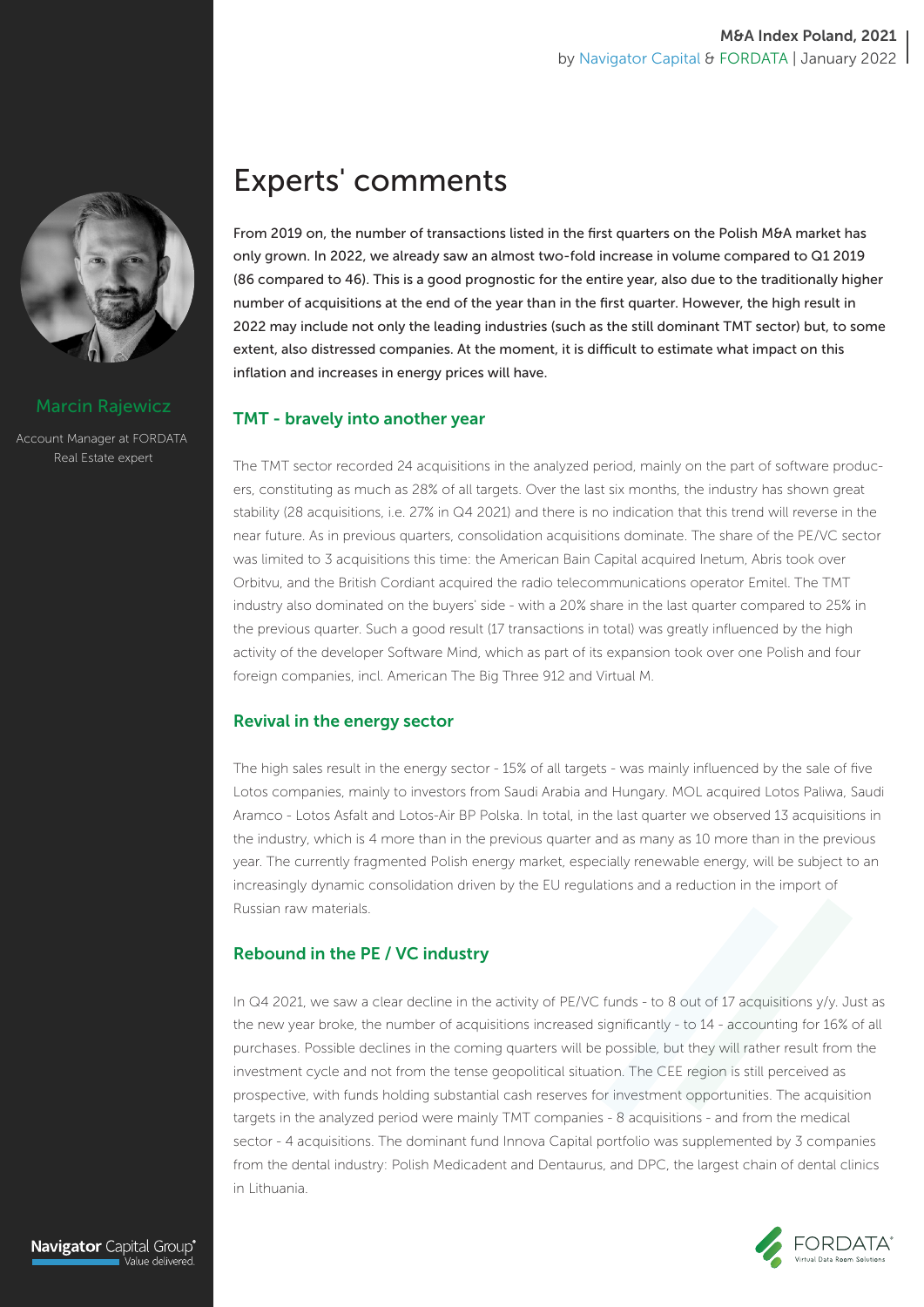#### The war in Ukraine and the Polish M&A

In connection with the Russian invasion of Ukraine, it is likely - albeit on a much smaller scale - that some of the planned transactions will be suspended, as happened two years ago with the outbreak of the Covid-19 pandemic, but also forced sales: incl. both distressed assets and companies with Russian capital. For example, in March the media spread the news about the Go Sport store chain's decision to sell by its Russian owners.

Especially foreign investors, apart from standard due diligence, will look more closely at supply chains and other links between target companies and the Russian economy, both for economic and image-related reasons. Some of them will not want to conclude contracts with entities providing services in the territory of the Russian Federation or having partners operating on that market. Today, about 1,000 companies with Russian capital operate on the Polish market.

It is also not known how Polish entrepreneurs will react to changes in fuel and energy prices. Much will depend on the amount of aid addressed to companies in a difficult situation, as well as the direction and pace of changes in the energy policy. In the long term, Poland may become an important investment target for companies currently withdrawing business from Russia and Belarus, as well as a strong base from which the reconstruction of Ukraine will be carried out.

#### VDR supports international transactions

More than half of the transactions registered in the first quarter of 2022 - as many as 45 - engaged at least one foreign entity as a party. Virtual Data Room, as a standard tool used in international M&A transactions, not only serves as a platform for the exchange of transaction documentation, but also performs an analytical function, allowing better assessment of investors' intentions based on their activity in the system. As a VDR supplier, FORDATA supported in the analyzed period, among others the sale of Stella Pack, a leading Polish manufacturer of household goods, to the Greek competitor - Sarantis, as well as the manufacturer of equipment for railway wagons Growag, to the German company Recaro, both of which are described in more detail in this report.



Navigator Capital Group® .<br>Value delivered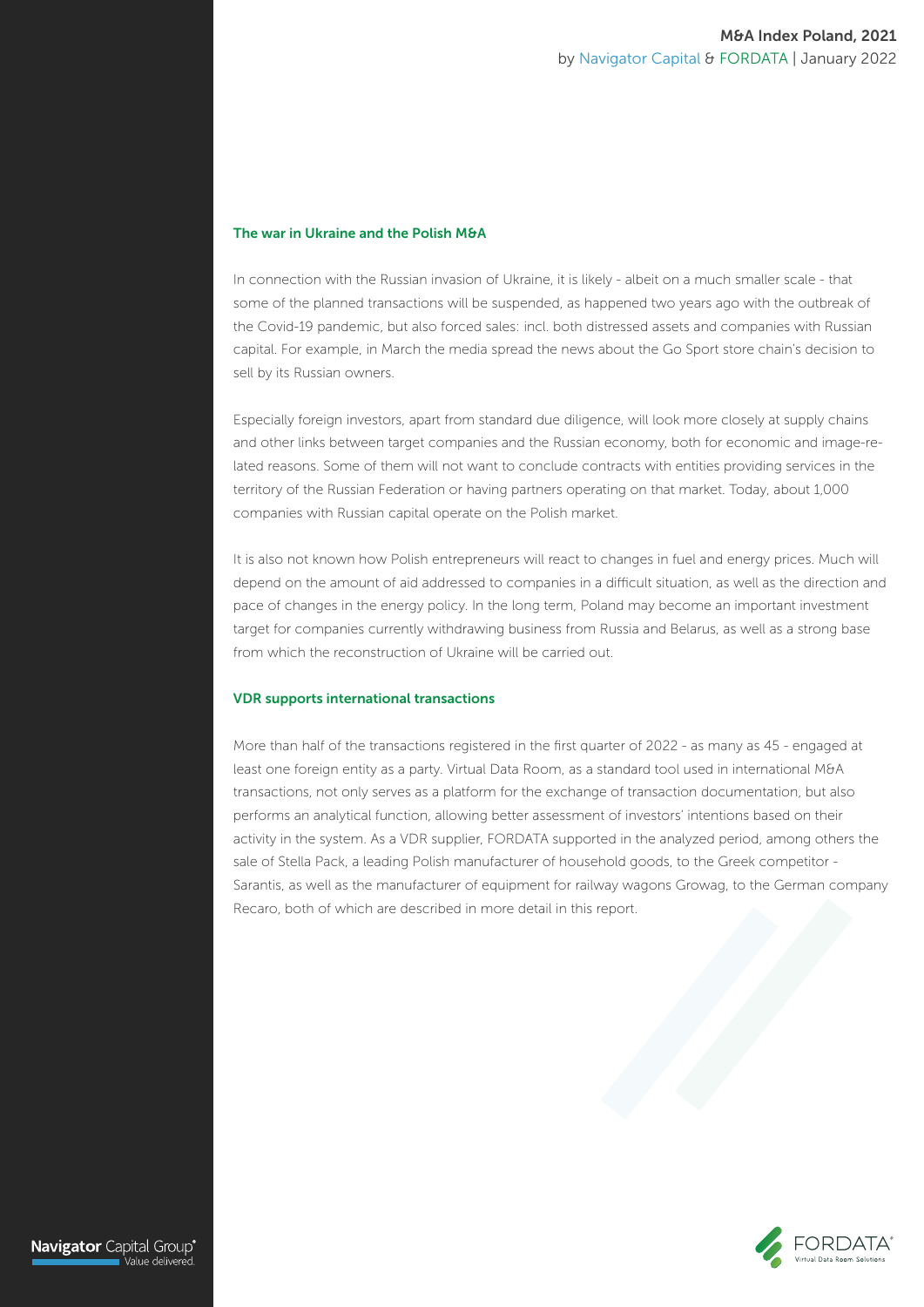

Artur Wilk

M&A Manager at Navigator Capita In Q1 2022, 86 M&A transactions took place on the Polish market. Compared to the previous year, the number of announced transactions increased by 10.

The transaction with the highest value among those announced in Q1 2022 is MOL's purchase of a 100% stake in Lotos Paliwa for over PLN 2.5bn (around 550m EUR). Under the transaction, MOL will acquire 417 Lotos stations, significantly increasing its presence on the Polish market. In the case of Lotos Group, another transaction worth over 1 billion PLN (exactly 253 m EUR) has been recorded. It concerned the purchase of 30% of shares in Lotos Asfalt by Saudi Aramco, an oil producer from Saudi Arabia. This is an element of the agreement signed between Saudi Aramco and PKN Orlen providing for long-term cooperation in the scope of fuel supply. The values of other asset sold by Lotos Group have not been made public. The completion of M&aA processes was a prerequisite for obtaining approval for the long-announced merger of Lotos Group and PKN Orlen.

In Q1 2022, the number of recorded transactions increased by 13%. This is partly due to the significant M&A market activity of several entities. The planned merger between PKN Orlen and Lotos necessitated as many as 6 transactions to reduce the concentration of the fuel sector in Poland, and parts of the Lotos business were bought by MOL, Saudi Aramco, Unimot and Rossi Biofuel. There was also significant activity from Software Mind and the Chinese Tencent. Due to the ongoing war in Ukraine, the operating risk of doing business has increased, which translates into a higher rate of return, so called hurdle rate, expected by investors. Estimating the impact of the ongoing war on the M&A market is extremely difficult, as a significant number of companies that do not operate in Ukraine, Belarus or Russia and do not employ Ukrainian staff are not directly affected by the prevailing situation. Analysing the stock exchange price history of the main indices, which are at higher levels than before 24 February, it is possible to come to a conclusion that investors do not consider the armed conflict as a major risk factor. One should also bear in mind the growing inflation, resulting in the tightening of monetary policy by the National Bank of Poland. It results in less accessible transaction financing, as well as reduced valuations of companies due to growing cost of debt. However, it does not seem that this will lead to a long-term decrease in activity on the M&A market.

Private investors were responsible for almost exactly 2/3 of recorded sales transactions in Q1. Their dominance among sellers has been maintained for a long time, while a slight decrease in comparison with previous quarters is visible. Private equity funds were once again active, accounting for approximately 10% of transactions on the sell side.

Consolidation processes are currently observed not only in the medical industry, dominated by Medicover and LUX MED, but also in the computer software industry. Of particular interest is the development strategy of Software Mind, which in the last three months has made acquisitions of entities operating in the same industry both in North and South America, as well as in Europe. As reported by the company in press releases, further consolidation of the sector and geographical diversification of the company's portfolio are possible in the coming quarters. Foreign expansion on this scale is possible